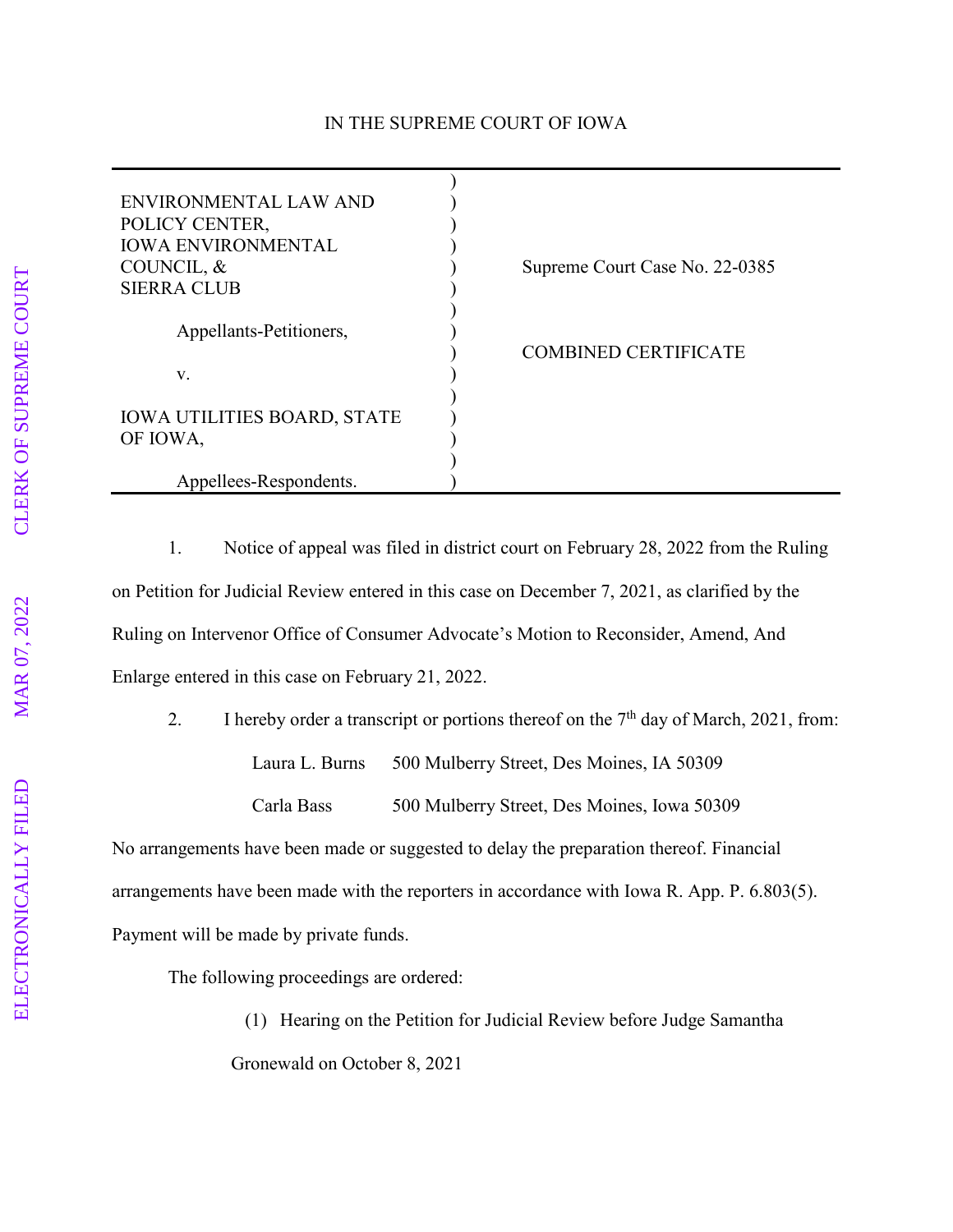(2) Hearing on the Office of Consumer Advocate's Motion to Reconsider,

Amend and Enlarge before Judge Samantha Gronewald on January 28, 2022.

3. Iowa R. App. P. 6.303(2), 6.803(3), or 6.902(1) do not apply to this case.

4. We assert in good faith that this appeal meets jurisdictional requirements and is from a final judgment, order, or decree and a timely notice of appeal has been filed.

5. The names of the parties involved in this appeal and their designations in district court are shown below under column A. Their respective attorneys' names, law firms, addresses, and telephone numbers are shown below under column B:

|                         | Column A                    | Column B                           |
|-------------------------|-----------------------------|------------------------------------|
|                         | Parties                     |                                    |
|                         |                             | Attorneys                          |
| Appellants/Petitioners: | Environmental Law &         | Joshua T. Mandelbaum               |
|                         | Policy Center               | Environmental Law & Policy Center  |
|                         |                             | 505 5th Avenue, Suite 333          |
|                         |                             | Des Moines, Iowa 50309             |
|                         |                             | jmandelbaum@elpc.org               |
|                         |                             |                                    |
|                         | Iowa Environmental          | Michael R. Schmidt                 |
|                         | Council                     | Iowa Environmental Council         |
|                         |                             | 505 5th Avenue, Suite 850          |
|                         |                             | Des Moines, Iowa 50309             |
|                         |                             | schmidt@iaenvironment.org          |
|                         |                             |                                    |
|                         | Sierra Club                 | M. Gabriel Rowberry                |
|                         |                             | Sodoro, Mooney, & Lenaghan, LLC    |
|                         |                             | 13924 Gold Circle                  |
|                         |                             | Omaha, NE 68144                    |
|                         |                             | mrowberry@smllawoffice.com         |
|                         |                             |                                    |
| Appellee/Respondent:    | <b>Iowa Utilities Board</b> | Kim Renae Snitker                  |
|                         |                             | Jon Tack                           |
|                         |                             | Matthew Oetker                     |
|                         |                             | <b>Iowa Utilities Board</b>        |
|                         |                             | 1375 E. Court Avenue               |
|                         |                             | Des Moines, IA 50309               |
|                         |                             | $k$ im.snitker@iub.iowa.gov        |
|                         |                             | jon.tack@iub.iowa.gov              |
|                         |                             | $\text{matt.}o$ etker@iub.iowa.gov |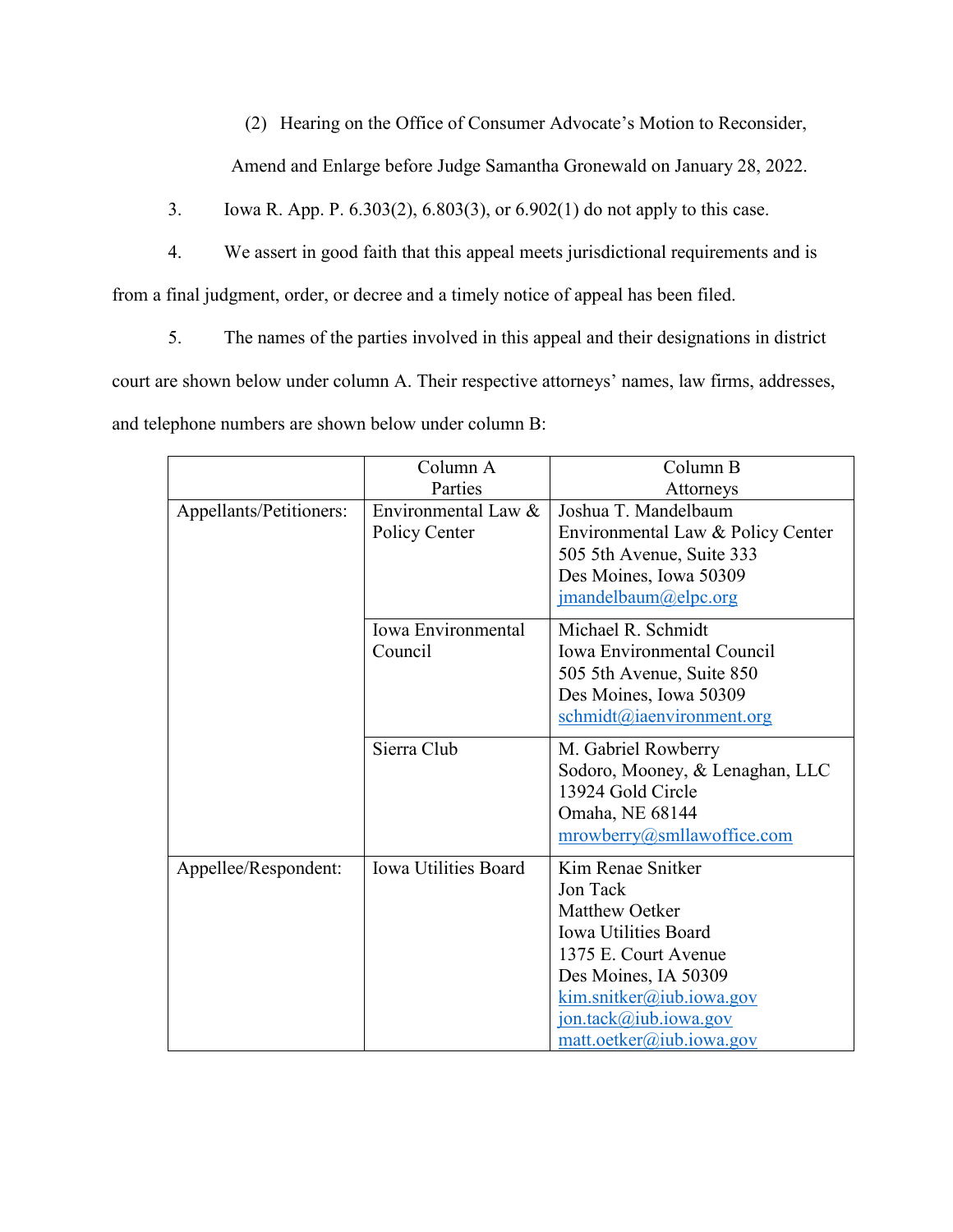| Intervenors: | MidAmerican Energy<br>Company  | Bret A. Dublinske<br>Fredrikson & Byron, P.A.<br>111 East Grand Avenue, Suite 301<br>Des Moines, Iowa 50309<br>bdublinske@fredlaw.com |
|--------------|--------------------------------|---------------------------------------------------------------------------------------------------------------------------------------|
|              | Office of Consumer<br>Advocate | Jeffrey J. Cook<br>Office of Consumer Advocate<br>1375 East Court Avenue<br>Des Moines, Iowa 50319-0063<br>jeffrey.cook@oca.iowa.gov  |

Respectfully submitted,

/s/ Joshua T. Mandelbaum /s/ Michael R. Schmidt Joshua T. Mandelbaum (AT0010151) Michael R. Schmidt (AT0013962) Environmental Law & Policy Center Iowa Environmental Council 505 5th Avenue, Suite 333 505 5th Avenue, Suite 850 Des Moines, Iowa 50309 Des Moines, Iowa 50309 P: (515) 244-0253 P: (515) 244-1194 x211 [jmandelbaum@elpc.org](mailto:jmandelbaum@elpc.org) [schmidt@iaenvironment.org](mailto:schmidt@iaenvironment.org)

/s/ Gabe Rowberry M. Gabriel Rowberry (AT0012777) Sodoro, Mooney, & Lenaghan, LLC 13924 Gold Circle Omaha, NE 68144 Phone: 402-504-9346 [mrowberry@smllawoffice.com](mailto:mrowberry@smllawoffice.com) Local Counsel for Sierra Club